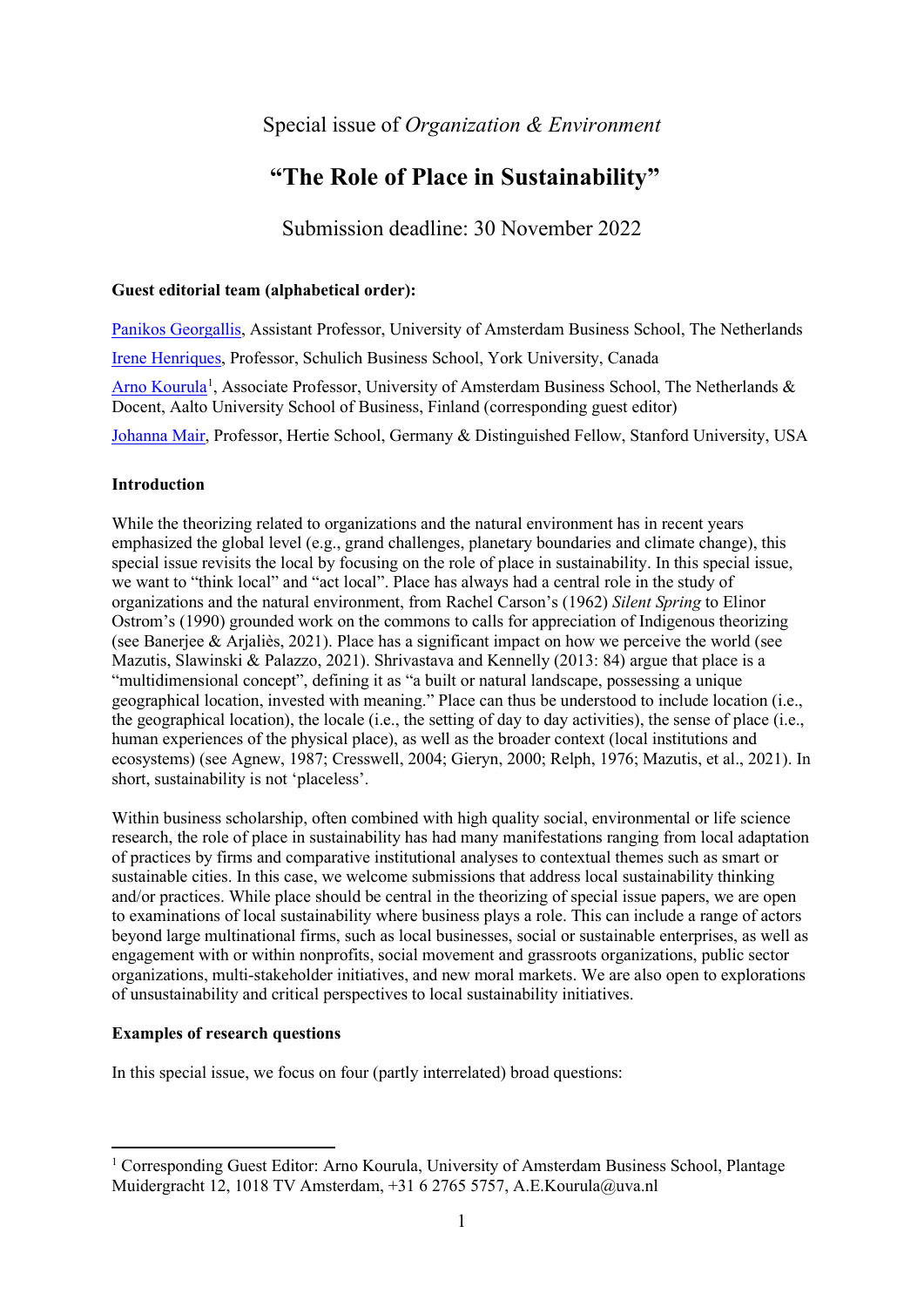1. Organizations within local environments: How do organizations ground their sustainability into local contexts?

The complex nature and global scale of sustainability issues such as climate change, poverty, and inequality has urged many scholars to move away from studies of the local environment. Yet, while the scale of these problems is global, their manifestations often vary markedly from one place to another—rendering 'global' solutions maladaptive to specific locations, if not outright destructive. Moreover, the locale is especially important in the context of sustainable organizing because it shapes opportunities for organizations to engage with sustainable or moral markets. Recent work has highlighted, for example, that regional logics and values supportive of sustainability enable the founding of organizations that align with these values and logics (Tilleman, Russo & Nelson, 2020; Vedula, York & Corbett, 2019), that local social movements motivate moral market entry by companies with resonant identities (Sine and Lee, 2009; Georgallis & Lee, 2020), and that local institutional mechanisms shape the perceived trade-offs and strategic orientations of dual-purpose organizations (Battilana, Obloj, Pache & Sengul, 2020).

Thus, place determines both sustainability problems and potential solutions. But how do organizations that address sustainability issues navigate these local environments? How do they acquire resources to support their goals? How do they link their business to local norms and values? How do they tie local issues to global problems? How do they ground their sustainability into the local context?

2. Organizations as local environments: How do organizations and sustainability co-evolve in a local context?

Information regarding the social and environmental issues facing society can be overwhelming and paralyze firm behavior (Barnett, Henriques & Husted, 2020). Wicked problems are complex, longterm challenges that require collaboration between business, government, NGOs, community and faith leaders, indigenous peoples and other stakeholders (Barnett, Henriques & Husted, 2018). A focus on place can potentially help organizations co-create (Torfing, Sørensen & Røiseland, 2019) more impactful sustainability practices. Similarly Russo et al., (2022) explore how hybrid companies are concentrated in places depending on local community's collectivism, political orientation and third sector munificence. Arguably the time of seeing business as separate from society and the environment is coming to a close. If we take a systems perspective, the internal vs. external divide of organizational practices becomes blurred and novel place-based perspectives are needed. Recent calls for embedding organizations in their biophysical environment and adopting a systems perspective (see Grewatsch, Kennedy & Bansal, 2021; Howard-Grenville & Lahneman, 2021; Jarzabkowski, Dowell & Berchicci, 2021; Mair & Seelos, 2021) have important implications for place-based theorizing on sustainability. Ultimately management research and its knowledge sources badly need to be contextualized (Filatotchev, Ireland & Stahl, 2021).

These developments raise a number of questions: How have local narratives of place, including traditional knowledge, change an organization's sustainability practices? How do organizations, places and sustainability co-evolve? How does contextualized knowledge bring new perspectives to sustainability?

3. Organizations beyond local environments: How do organizations scale their sustainability practices beyond their local context?

A central theme in entrepreneurship and strategy research has been to understand what makes some organizations more successful than others at scaling their operations. Successful growth is particularly critical in the realm of sustainable entrepreneurship, given the promise of social impact that awaits the successful transfer or adaptation of such business ventures (Chliova & Ringov, 2017). But insofar as organizations use resources from the local context, rely on employees or consumers who espouse resonant values, and benefit from institutions that support sustainable enterprising, scaling beyond the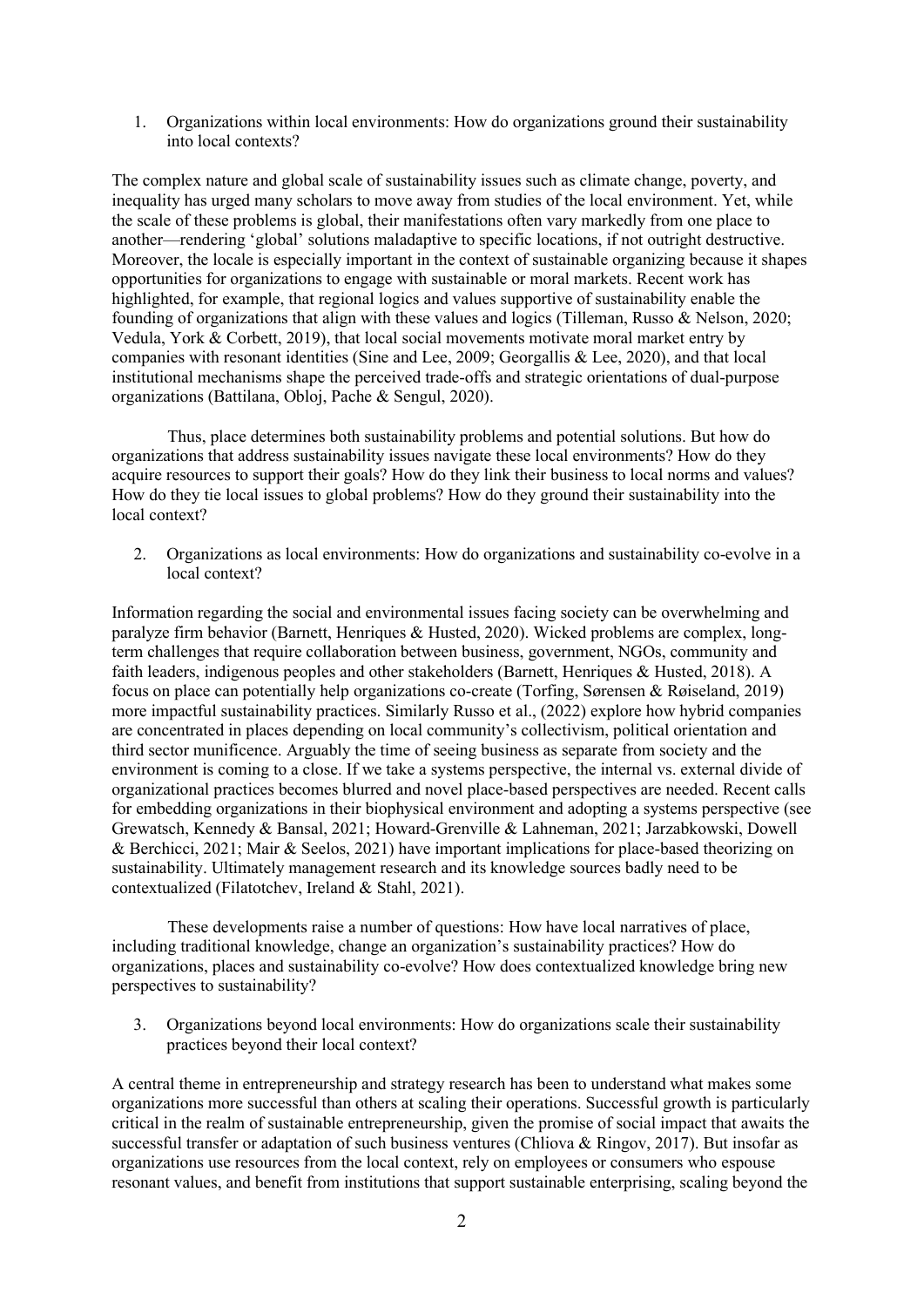local context can be challenging. This is particularly the case if one aims to study the transformative impact of organizations on the economic and societal systems they are embedded in (Grewatsch, Kennedy & Bansal, 2021; Mair & Seelos, 2021). Moreover, heterogeneous contexts render the benefits to scaling more uncertain, raising the question of whether, and when, expanding geographically is preferable to 'deep' local scaling (Kim & Kim, 2021).

Given these challenges and trade-offs, what are some successful 'recipes' for growing sustainability practices beyond the local context? What are the actors, institutions, and mechanisms that facilitate or impede such endeavors? How do organizations go about scaling their sustainability practices beyond their local context?

4. Organizations across local environments: How do organizations learn and develop their sustainability practices from different contexts?

Studies on the diffusion of organizational practices, the literature on learning, and research on international business have all been concerned with how organizations learn from others as well as from their own experience. Following others is particularly prevalent in the face of uncertainty, whereas stable conditions make organizations more likely to rely on their own experience. This poses a challenge for understanding sustainable ventures across contexts: much of the (international business) learning literature has assumed relatively similar experiences across contexts, and experience similarity is indeed conducive to learning; but sustainability problems and solutions tend to be complex and place-dependent, making experience less directly applicable to new contexts.

This raises several questions: Do sustainable ventures rely more on their own experience or on knowledge from local affiliates when scaling to new contexts? How similar, and in what ways, must the context be for prior learning not to be obsolete? And what role does the specificity of the local environment play in perceptions of what should or should not be transferred to other contexts? Moreover, many organizations fail when they attempt to scale, or they experience failure vicariously. Does such adverse experience demotivate further expansion attempts, or are prior failures helpful in the process of expanding sustainable enterprises and markets? Overall, how do organizations learn and develop their sustainability practices from different contexts?

### **Submissions, Paper Development Workshop and Deadline**

This special issue is in line with, and strongly supportive of, the mission and focus of *[Organization &](https://journals.sagepub.com/description/oae)  [Environment](https://journals.sagepub.com/description/oae)*. Potential contributors should familiarize themselves with the journal's expectations and guidelines. In line with the journal policies, we are committed to pluralism in terms of theories and perspectives. We welcome both conceptual or empirical papers. In line with the theme of the special issue, we are particularly interested in receiving submissions from, about, and grounded in knowledge from less or underexplored contexts.

We will organize a paper development workshop at the University of Amsterdam Business School in conjunction with the [Group for Research on Organizations and the Natural Environment \(GRONEN\)](http://www.gronenonline.com/_gronen1/) 2022 conference. The workshop is planned to take place in hybrid format, making both in person and online participation possible and to allow interested contributors to receive feedback on an early version of their manuscript. When submitting a paper to the GRONEN conference, authors are asked to indicate whether they at the same time want to submit the paper for consideration to the special issue workshop. Participation in the workshop is neither a guarantee of acceptance of the paper for the special issue, nor is it a requirement for consideration of a paper for the special issue.

To be considered for this special issue, submissions must fit with the aim and scope of *Organization & Environment*. Papers should be prepared in accordance with the journal's [submission guidelines.](https://journals.sagepub.com/author-instructions/OAE) Full-length papers should be submitted through the journal's online submission system: <https://mc.manuscriptcentral.com/oe> by 30 of November 2022.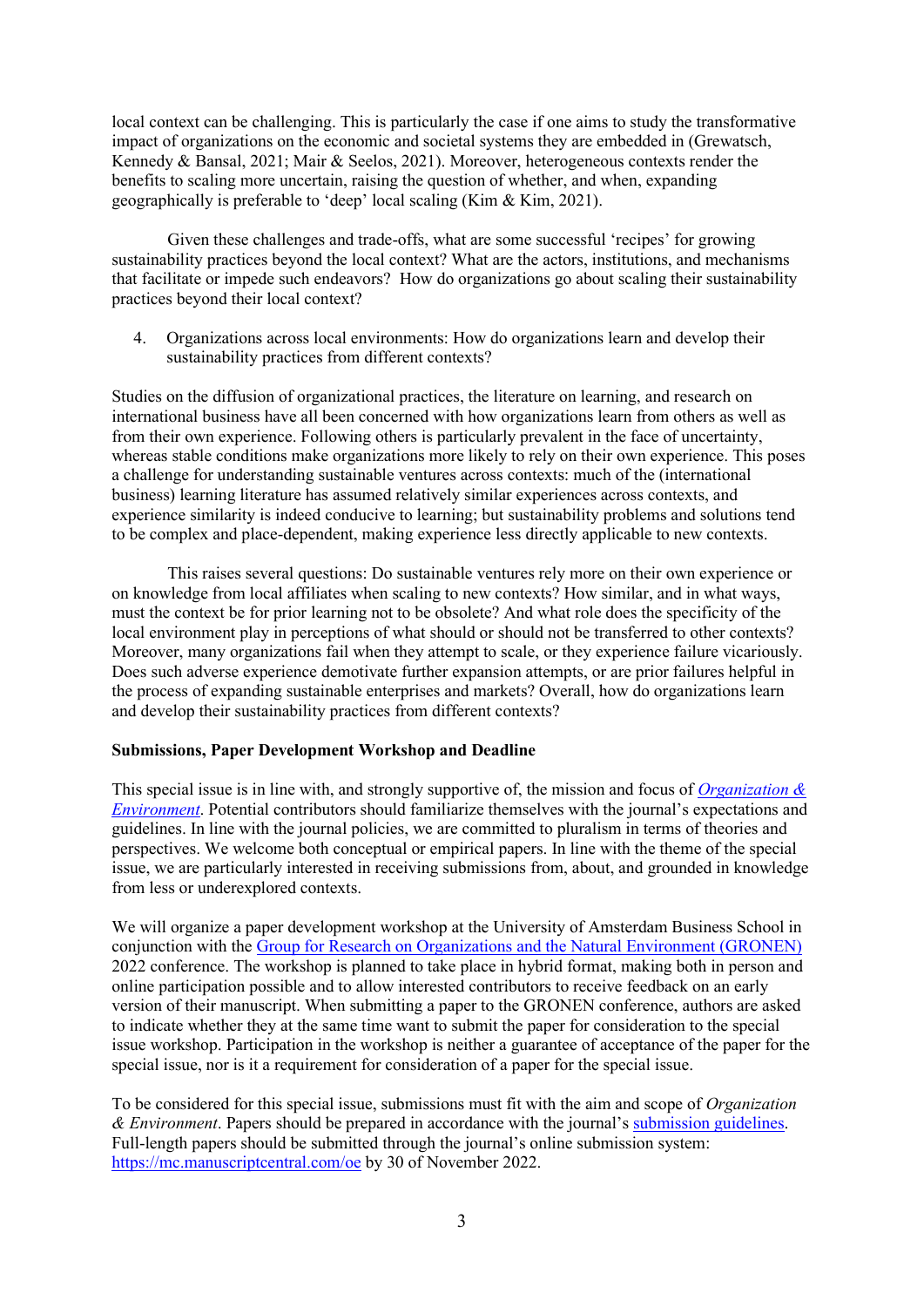#### **Contact Information of Guest Editors:**

Panikos Georgallis: [p.georgallis@uva.nl](mailto:p.georgallis@uva.nl)

Irene Henriques: [ihenriques@schulich.yorku.ca](mailto:ihenriques@schulich.yorku.ca)

Arno Kourula: [A.E.Kourula@uva.nl](mailto:A.E.Kourula@uva.nl)

Johanna Mair: [Mair@hertie-school.org](mailto:Mair@hertie-school.org)

## **References**

- Agnew, J.A. 1987. *Place and politics: The geographical mediation of state and society*. Boston: Allen & Unwin.
- Banerjee, B., & Arjaliès, D-L. 2021. Celebrating the end of Enlightenment:Organization theory in the age of the Anthropocene and Gaia (and why neither is the solution to our ecological crisis). *Organization Theory*, forthcoming.
- Barnett, M.L., Henriques, I. & Husted, B.W. 2020. The rise and stall of stakeholder influence: How the digital age limits social control. *Academy of Management Perspectives,* 34(1):48-64.
- Barnett, M.L., Henriques, I. & Husted B.W. 2018. Governing the void between stakeholder management and sustainability. In *Advances in Strategic Management*, edited by Sinziana Dorobantu, Ruth V. Aguilera, Jiao Luo, and Frances J. Milliken, 38:121–43. Emerald Publishing Limited.
- Battilana, J., Obloj, T., Pache, A. C. & Sengul, M. 2020. Beyond Shareholder Value Maximization: Accounting for Financial/Social Tradeoffs in Dual-Purpose Companies. *Academy of Management Review*, In Press. doi.org/10.5465/amr.2019.0386.
- Chapin, S.F.I., & Knapp, C.N. 2015. Sense of place: A process for identifying and negotiating potentially contested visions of sustainability. *Environmental Science & Policy*, 53: 38-46.
- Chliova, M. & Ringov, D. 2017. Scaling Impact: Template Development and Replication at the Base of the Pyramid. *Academy of Management Perspectives*, 31 (1): 44–62.
- Cresswell, T. 2004. *Place: A short introduction*. Blackwell.
- Filatotchev, I., Ireland, R.D., & Stahl, G.K. 2021. Contextualizing management research: An open systems perspective. *Journal of Management Studies*, doi:10.1111/joms.12754.
- Georgallis, P., & Lee, B. 2020. Toward a theory of entry in moral markets: The role of social movements and organizational identity. *Strategic Organization*, 18(1), 50-74.
- Gieryn, T. F. 2000. A space for place in sociology. *Annual Review of Sociology*, *26*(1), 463-496.
- Grewatsch, S., Kennedy, S., Bansal, P. 2021. Tackling wicked problems in strategic management with systems thinking. *Strategic Organization*, https://doi.org/10.1177/14761270211038635.
- Guthey, G.T., Whiteman, G., & Elmes, M. 2014. Place and sense of place. *Journal of Management Inquiry*, 23(3): 254-265.
- Howard-Grenville, J., & Lahneman, B. 2021. Bringing the biophysical to the fore: Re-envisioning organizational adaptation in the era of planetary shifts. *Strategic Organization*, https://doi.org/10.1177/1476127021989980.
- Jarzabkowski, P., Dowell, G.W.S., & Berchicci, L. 2021. Strategy and organization scholarship through a radical sustainability lens: A call for 5.0. *Strategic Organization*, https://doi.org/10.1177/14761270211033093
- Kim, S., & Kim, A. 2021. Going viral or growing like an oak tree? Towards sustainable local development through entrepreneurship. *Academy of Management Journal*, In Press, doi.org/10.5465/amj.2018.0041.
- Mair, J., & Seelos, C. 2021. Organizations, Social Problems, and System Change: Invigorating the Third Mandate of Organizational Research. *Organization Theory*, 2: 1-22.
- Masterson, V.A., Stedman, R.C., Enqvist, J., Tengö, M., Giusti, M., Wahl, D., & Svedin, U. 2017. The contribution of sense of place to social-ecological systems research: a review and research agenda. *Ecology and Society*, 22(1): 49.